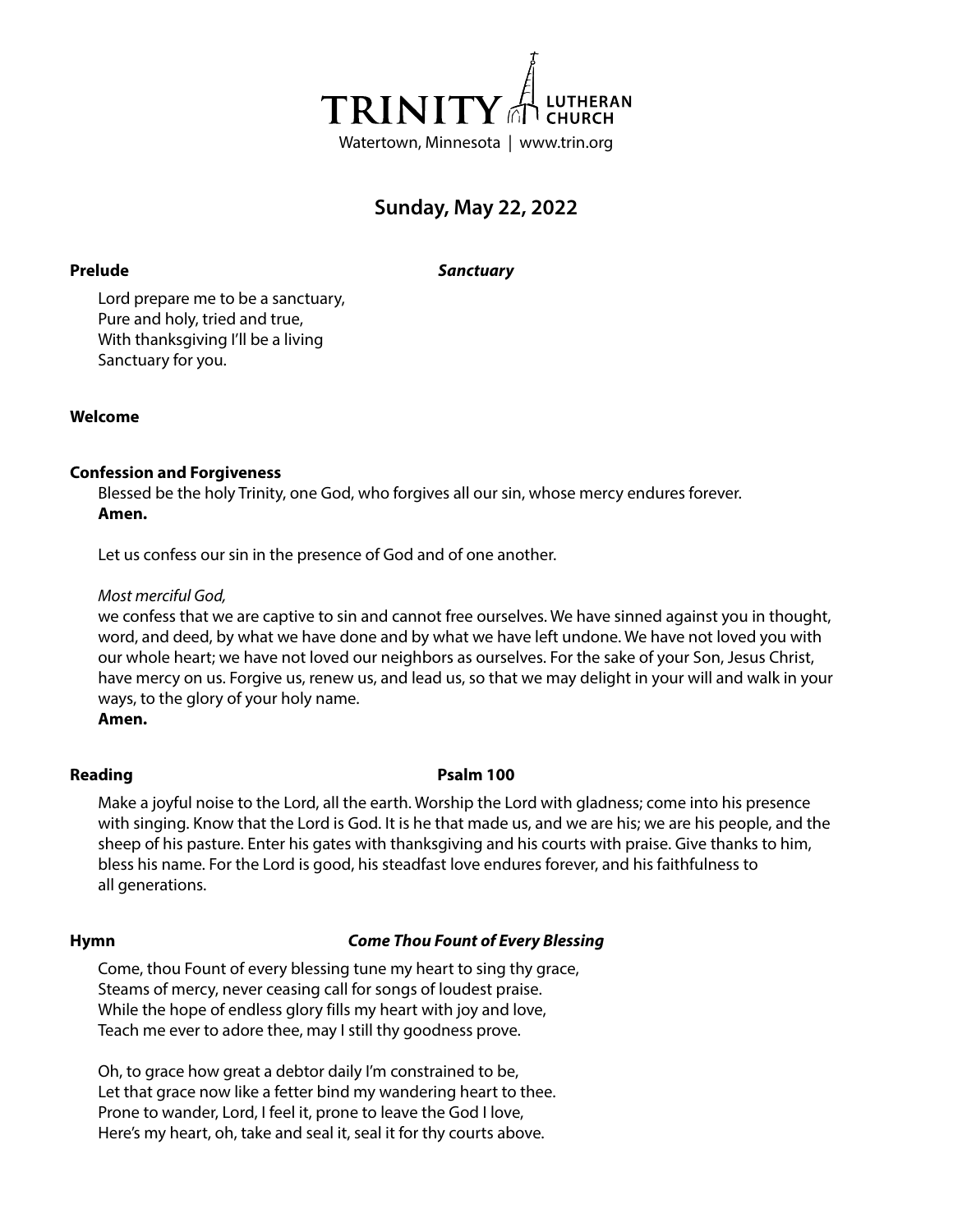### **Invocation**

The grace of our Lord Jesus Christ, the love of God, and the communion of the Holy Spirit be with you all.

## **Reading Isaiah 40:28-31**

Have you not known? Have you not heard? The Lord is the everlasting God, the Creator of the ends of the earth. He does not faint or grow weary; his understanding is unsearchable. He gives power to the faint, and strengthens the powerless. Even youths will faint and be weary, and the young will fall exhausted; but those who wait for the Lord shall renew their strength, they shall mount up with wings like eagles, they shall run and not be weary, they shall walk and not faint.

## **Hymn** *Great is thy Faithfulness*

Great is thy faithfulness, O God my Father; There is no shadow of turning with thee, Thou changest not, thy compassions they fail not, As thou hast been, thou forever wilt be.

Great is thy faithfulness! Great is thy faithfulness! Morning by morning new mercies I see All I have needed thy hand hath provided Great is thy faithfulness, Lord unto me!

### **Opening Prayer**

Bountiful God, you gather your people into your realm, and you promise us food from your tree of life. Nourish us with your word, that empowered by your Spirit we may love one another and the world you have made, through Jesus Christ, our Savior and Lord, who lives and reigns with you and the Holy Spirit, one God, now and forever.

**Amen.**

### **Reading Psalm 143:1-8**

Hear my prayer, O Lord; give ear to my supplications in your faithfulness; answer me in your righteousness. Do not enter into judgment with your servant, for no one living is righteous before you. For the enemy has pursued me, crushing my life to the ground, making me sit in darkness like those long dead. Therefore my spirit faints within me; my heart within me is appalled. I remember the days of old, I think about all your deeds, I meditate on the works of your hands. I stretch out my hands to you; my soul thirsts for you like a parched land. Answer me quickly, O Lord; my spirit fails. Do not hide your face from me, or I shall be like those who go down to the Pit. Let me hear of your steadfast love in the morning, for in you I put my trust. Teach me the way I should go, for to you I lift up my soul.

**Message** Jacob Ulland

## **Hymn** *Beautiful Savior*

- 1. Beautiful Savior, King of Creation, Son of God and Son of Man! Truly I'd love Thee, Truly I'd serve Thee, Light of my soul, my Joy, my Crown.
- 2. Fair is the sunshine, fair is the moonlight, Bright the sparkling stars on high; Jesus shines brighter, Jesus shines purer, Than all the angels in the sky.
- 3. Beautiful Savior, Lord of the nations, Son of God and Son of Man! Glory and honor, praise, adoration, Now and forevermore be Thine!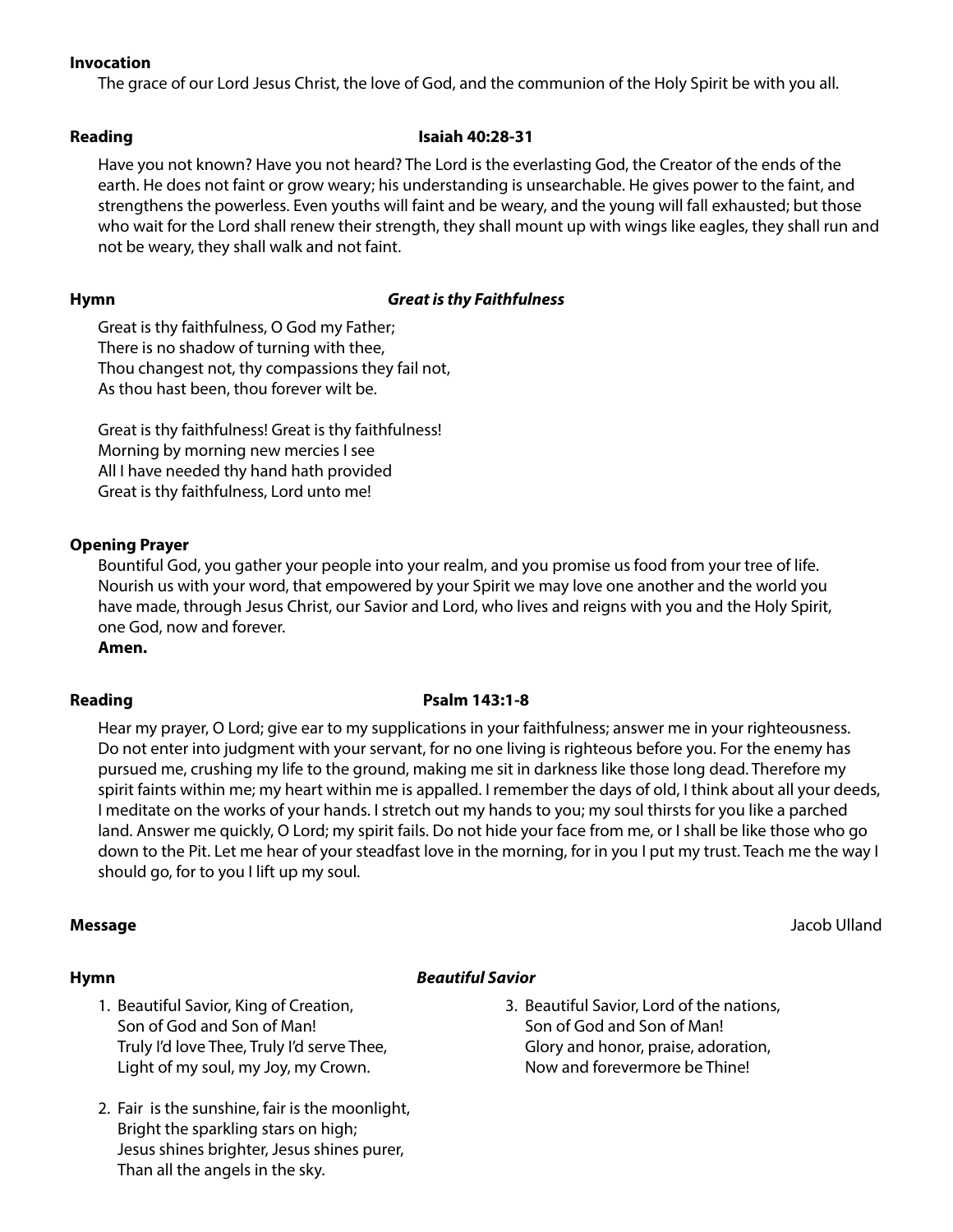**Apostles' Creed I believe in God, the Father almighty, creator of heaven and earth. I believe in Jesus Christ, God's only Son, our Lord, who was conceived by the Holy Spirit, born of the Virgin Mary, suffered under Pontius Pilate, was crucified, died, and was buried; he descended to the dead. On the third day he rose again; he ascended into heaven, he is seated at the right hand of the Father, and he will come to judge the living and the dead. I believe in the Holy Spirit, the holy catholic Church, the communion of saints, the forgiveness of sins, the resurrection of the body, and the life everlasting. Amen.**

### **Sharing of the Peace**

**Offering** *Thank you for your continued financial support. Give online at* www.trin.org/give*. Text donation amount to 833-381-0691.*

### **Reading John 15:12-17**

"This is my commandment, that you love one another as I have loved you. No one has greater love than this, to lay down one's life for one's friends.You are my friends if you do what I command you. I do not call you servants any longer, because the servant does not know what the master is doing; but I have called you friends, because I have made known to you everything that I have heard from my Father. You did not choose me but I chose you. And I appointed you to go and bear fruit, fruit that will last, so that the Father will give you whatever you ask him in my name. I am giving you these commands so that you may love one another.

### **Hymn** *Here I Am Lord*

I, the Lord of sea and sky, I have heard my people cry. All who dwell in dark and sin, my hand will save. I who made the stars of night, I will make their darkness bright. Who will bear my light to them? Whom shall I send?

Here I am Lord, Is it I, Lord? I have heard you calling in the night. I will go Lord, if you lead me. I will hold your people in my heart.

### **Lord's Prayer**

**Our Father who art in heaven, hallowed be Thy name, Thy kingdom come, Thy will be done on earth as it is in heaven. Give us this day our daily bread; and forgive us our trespasses as we forgive those who trespass against us; and lead us not into temptation, but deliver us from evil. For Thine is the kingdom and the power and the glory forever and ever. Amen.**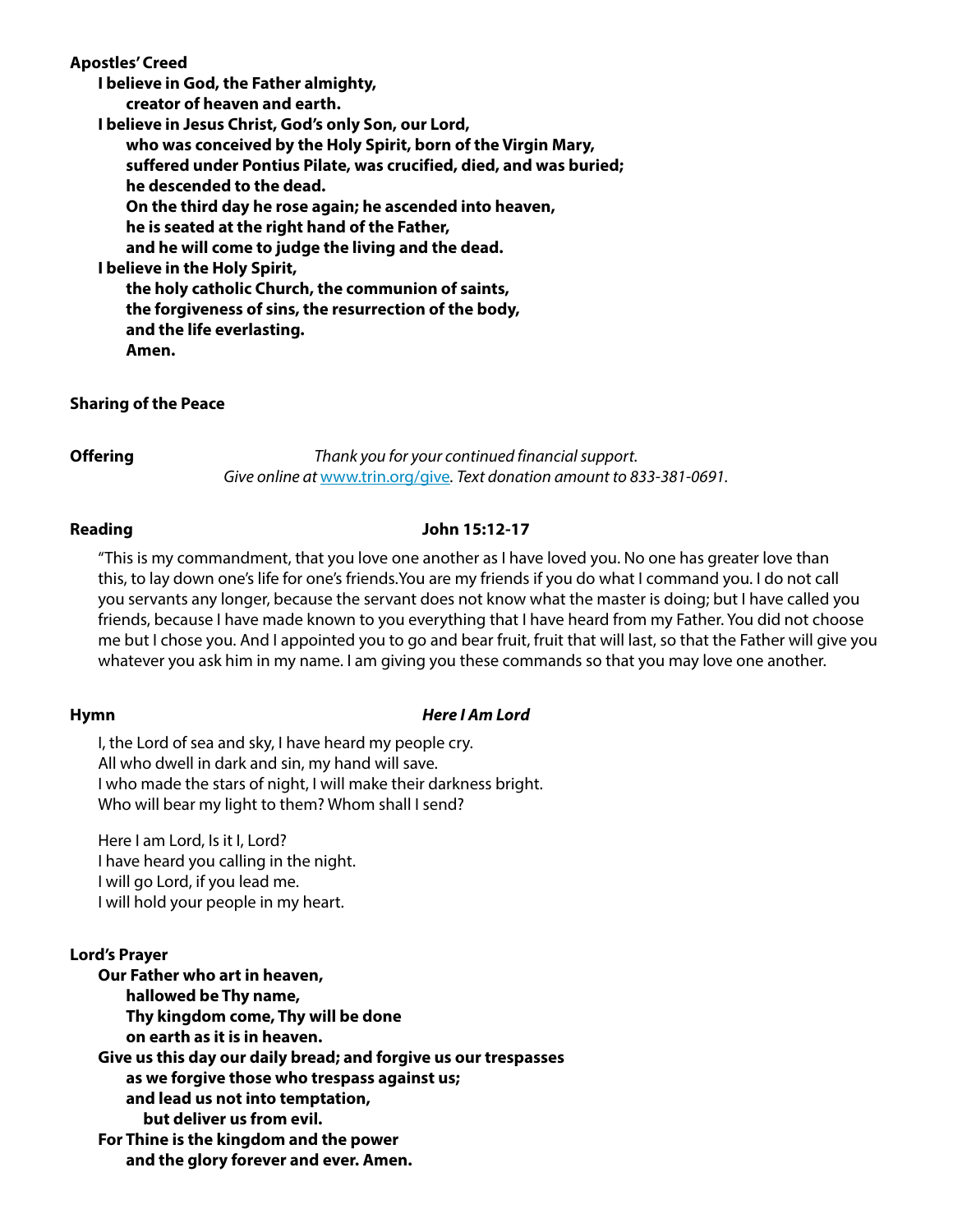## **Reading Philippians 1: 3-11**

I thank my God every time I remember you, constantly praying with joy in every one of my prayers for all of you, because of your sharing in the gospel from the first day until now.I am confident of this, that the one who began a good work among you will bring it to completion by the day of Jesus Christ.It is right for me to think this way about all of you, because you hold me in your heart, for all of you share in God's grace with me, both in my imprisonment and in the defense and confirmation of the gospel.For God is my witness, how I long for all of you with the compassion of Christ Jesus. And this is my prayer, that your love may overflow more and more with knowledge and full insight to help you to determine what is best, so that in the day of Christ you may be pure and blameless, having produced the harvest of righteousness that comes through Jesus Christ for the glory and praise of God.

## **Hymn** *I Love to Tell the Story*

I love to tell the story of unseen things above, Of Jesus and his glory, of Jesus and his love. I love to tell the story, because I know it's true, It satisfies my longings as nothing else would do.

I love to tell the story, 'Twill be my theme in glory, To tell the old, old story, of Jesus and His love.

## **Closing Prayer**

Eternal God, we thank you for the ministry of this congregation and for the presence of Jacob Ulland in our midst over the past two years. As he has been a blessing to us, so now send him forth to be a blessing to others; through Jesus Christ, our Savior and Lord. **Amen.**

## **Benediction**

May the Lord bless you and keep you. May the Lord's face shine upon you and be gracious to you. May the Lord look upon you with favor and give you peace. **Amen.**

## **Closing Hymn** *Lift High the Cross*

*Chorus:* Lift high the cross the love of Christ proclaim Till all the world adore his sacred name.

Come Christians, follow where our captain trod, Our king victorious, Christ, the Son of God. *(Chorus)*

So shall our song of triumph ever be: Praise to the Crucified for victory! *(Chorus)*

Go in peace. Serve the Lord. **Thanks be to God.**